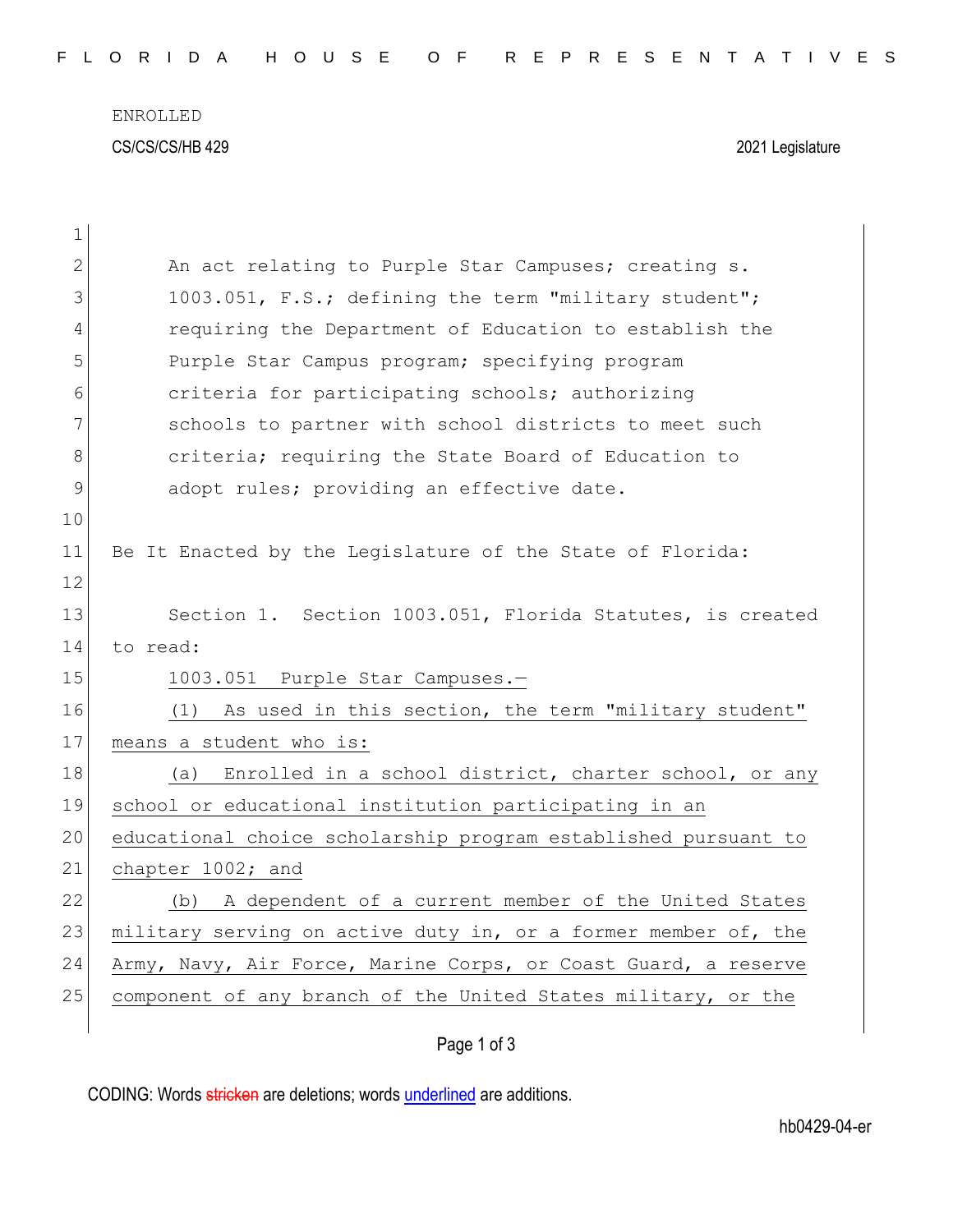ENROLLED CS/CS/CS/HB 429 2021 Legislature

26 Florida National Guard. 27 (2)(a) The Department of Education shall establish the 28 Purple Star Campus program. At a minimum, the program must 29 require a participating school to: 30 1. Designate a staff member as a military liaison. 31 2. Maintain a webpage on the school's website which 32 includes resources for military students and their families. 33 3. Maintain a student-led transition program that assists 34 military students in transitioning into the school. 35 4. Offer professional development training opportunities 36 for staff members on issues relating to military students. 37 5. Reserve at least 5 percent of controlled open 38 enrollment seats for military students. 39 (b) The department may establish additional criteria to 40 identify schools that demonstrate a commitment to or provide 41 critical transition supports for military-connected families, 42 such as hosting an annual military recognition event, partnering 43 with a school liaison officer from a military installation, 44 supporting projects that connect the school with the military 45 community, and providing outreach for military parents and their 46 children. 47 (3) A school may partner with a school district to procure 48 digital, professional development, or other assistance necessary 49 for the school to meet the criteria specified in subsection (2). 50 (4) The State Board of Education shall adopt rules to

Page 2 of 3

CODING: Words stricken are deletions; words underlined are additions.